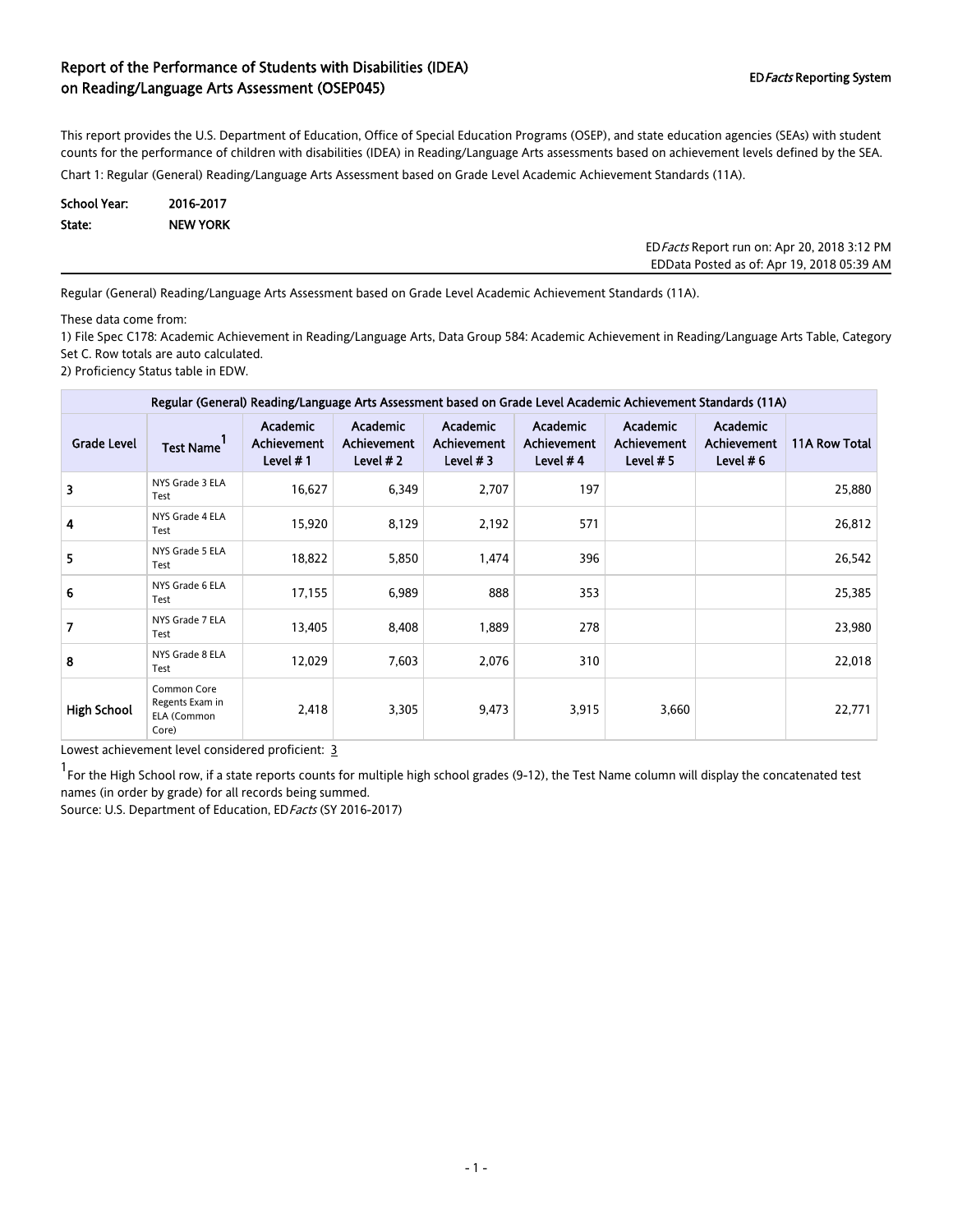This report provides the U.S. Department of Education, Office of Special Education Programs (OSEP), and state education agencies (SEAs) with student counts for the performance of children with disabilities (IDEA) in Reading/Language Arts assessments based on achievement levels defined by the SEA.

Chart 2: Alternate Reading/Language Arts Assessment based on Grade Level Academic Achievement Standards (11B).

| School Year: | 2016-2017       |
|--------------|-----------------|
| State:       | <b>NEW YORK</b> |

EDFacts Report run on: Apr 20, 2018 3:12 PM EDData Posted as of: Apr 19, 2018 05:39 AM

Alternate Reading/Language Arts Assessment based on Grade Level Academic Achievement Standards (11B).

These data come from:

1) File Spec C178: Academic Achievement in Reading/Language Arts, Data Group 584: Academic Achievement in Reading/Language Arts Table, Category Set C. Row totals are auto calculated.

2) Proficiency Status table in EDW.

|                | Alternate Reading/Language Arts Assessment based on Grade Level Academic Achievement Standards (11B) |                                                   |                                       |                                              |                                              |                                      |                                        |                                          |  |  |  |
|----------------|------------------------------------------------------------------------------------------------------|---------------------------------------------------|---------------------------------------|----------------------------------------------|----------------------------------------------|--------------------------------------|----------------------------------------|------------------------------------------|--|--|--|
| Grade<br>Level | <b>Test Name</b>                                                                                     | <b>Academic</b><br><b>Achievement</b><br>Level #1 | Academic<br>Achievement<br>Level $#2$ | Academic<br><b>Achievement</b><br>Level $#3$ | <b>Academic</b><br>Achievement<br>Level $#4$ | Academic<br>Achievement<br>Level # 5 | Academic<br>Achievement<br>Level $# 6$ | <b>11B</b><br><b>Row</b><br><b>Total</b> |  |  |  |

Lowest achievement level considered proficient:

1 For the High School row, if a state reports counts for multiple high school grades (9-12), the Test Name column will display the concatenated test names (in order by grade) for all records being summed.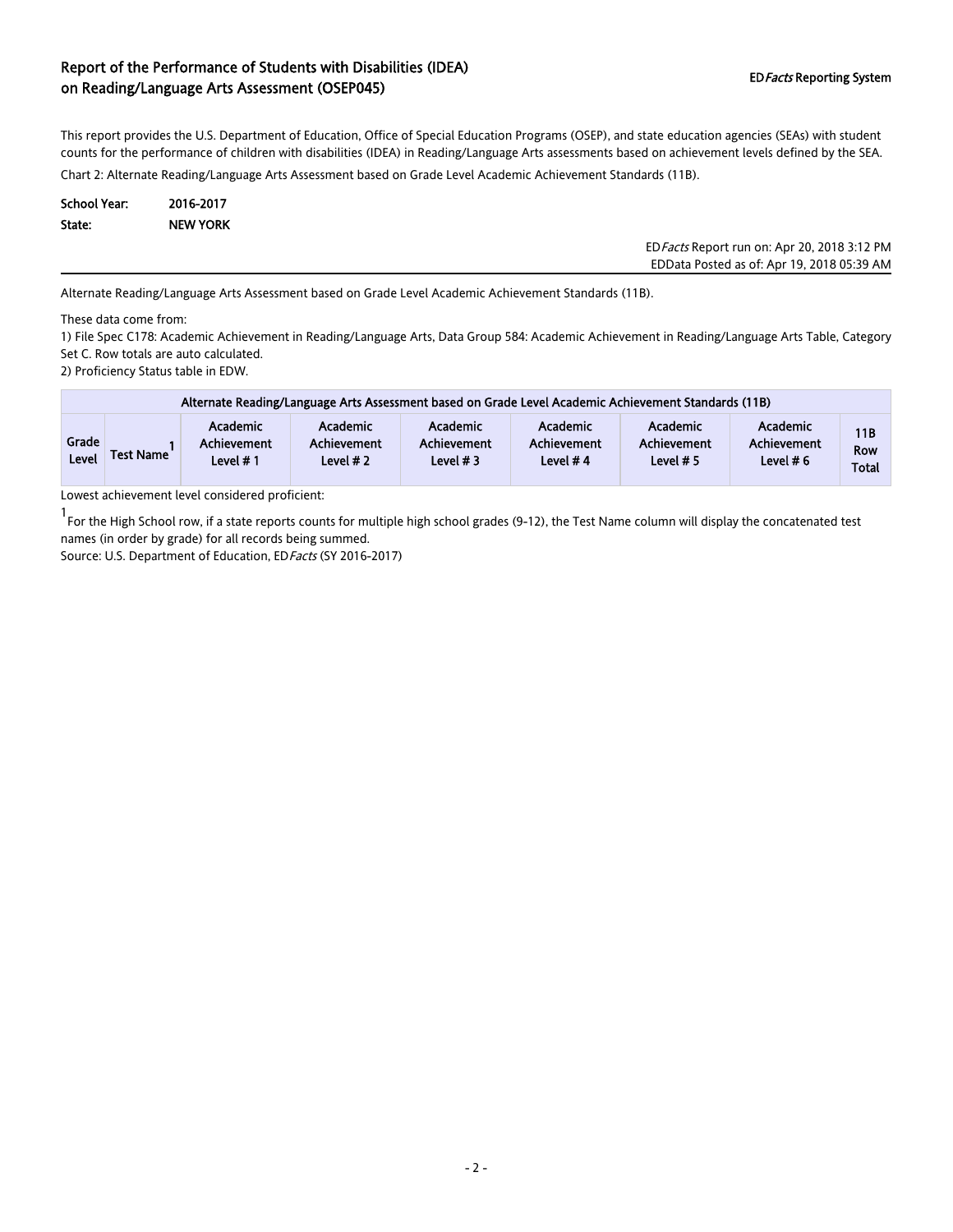This report provides the U.S. Department of Education, Office of Special Education Programs (OSEP), and state education agencies (SEAs) with student counts for the performance of children with disabilities (IDEA) in Reading/Language Arts assessments based on achievement levels defined by the SEA.

Chart 3: Alternate Reading/Language Arts Assessment based on Modified Academic Achievement Standards (11C).

| School Year: | 2016-2017       |
|--------------|-----------------|
| State:       | <b>NEW YORK</b> |

| ED Facts Report run on: Apr 20, 2018 3:12 PM |
|----------------------------------------------|
| EDData Posted as of: Apr 19, 2018 05:39 AM   |
|                                              |

Alternate Reading/Language Arts Assessment based on Modified Academic Achievement Standards (11C).

These data come from:

1) File Spec C178: Academic Achievement in Reading/Language Arts, Data Group 584: Academic Achievement in Reading/Language Arts Table, Category Set C. Row totals are auto calculated.

2) Proficiency Status table in EDW.

|                       | Alternate Reading/Language Arts Assessment based on Modified Academic Achievement Standards (11C) |                                             |                                       |                                       |                                              |                                               |                                       |                                   |  |  |  |
|-----------------------|---------------------------------------------------------------------------------------------------|---------------------------------------------|---------------------------------------|---------------------------------------|----------------------------------------------|-----------------------------------------------|---------------------------------------|-----------------------------------|--|--|--|
| Grade<br><b>Level</b> | <b>Test Name</b>                                                                                  | <b>Academic</b><br>Achievement<br>Level # 1 | Academic<br>Achievement<br>Level $#2$ | Academic<br>Achievement<br>Level $#3$ | <b>Academic</b><br>Achievement<br>Level $#4$ | <b>Academic</b><br>Achievement<br>Level $# 5$ | Academic<br>Achievement<br>Level $#6$ | 11C<br><b>Row</b><br><b>Total</b> |  |  |  |

Lowest achievement level considered proficient:

1 For the High School row, if a state reports counts for multiple high school grades (9-12), the Test Name column will display the concatenated test names (in order by grade) for all records being summed.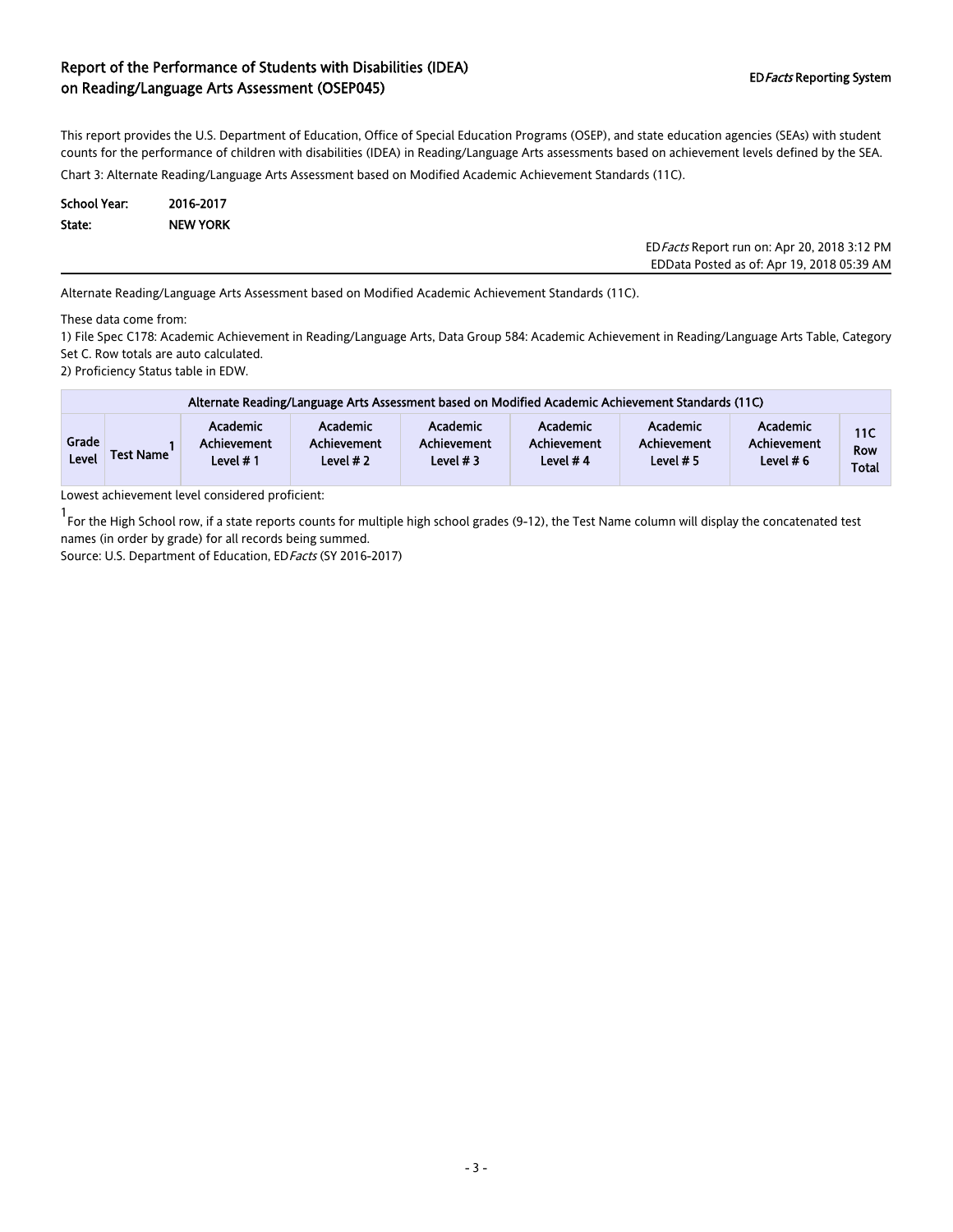This report provides the U.S. Department of Education, Office of Special Education Programs (OSEP), and state education agencies (SEAs) with student counts for the performance of children with disabilities (IDEA) in Reading/Language Arts assessments based on achievement levels defined by the SEA.

Chart 4: Alternate Reading/Language Arts Assessment based on Alternate Academic Achievement Standards (11D).

| School Year: | 2016-2017       |
|--------------|-----------------|
| State:       | <b>NEW YORK</b> |

EDFacts Report run on: Apr 20, 2018 3:12 PM EDData Posted as of: Apr 19, 2018 05:39 AM

Alternate Reading/Language Arts Assessment based on Alternate Academic Achievement Standards (11D).

These data come from:

1) File Spec C178: Academic Achievement in Reading/Language Arts, Data Group 584: Academic Achievement in Reading/Language Arts Table, Category Set C. Row totals are auto calculated.

2) Proficiency Status table in EDW.

| Alternate Reading/Language Arts Assessment based on Alternate Academic Achievement Standards (11D) |                                               |                                            |                                        |                                        |                                       |                                        |                                        |                         |  |
|----------------------------------------------------------------------------------------------------|-----------------------------------------------|--------------------------------------------|----------------------------------------|----------------------------------------|---------------------------------------|----------------------------------------|----------------------------------------|-------------------------|--|
| <b>Grade Level</b>                                                                                 | <b>Test Name</b>                              | <b>Academic</b><br>Achievement<br>Level #1 | Academic<br>Achievement<br>Level $# 2$ | Academic<br>Achievement<br>Level $# 3$ | Academic<br>Achievement<br>Level $#4$ | Academic<br>Achievement<br>Level $# 5$ | Academic<br>Achievement<br>Level $# 6$ | 11D Row<br><b>Total</b> |  |
| 3                                                                                                  | <b>NYS Alternate</b><br>Assessment<br>(NYSAA) | 103                                        | 374                                    | 1,682                                  | 523                                   |                                        |                                        | 2,682                   |  |
| 4                                                                                                  | <b>NYS Alternate</b><br>Assessment<br>(NYSAA) | 83                                         | 240                                    | 2,130                                  | 397                                   |                                        |                                        | 2,850                   |  |
| 5                                                                                                  | <b>NYS Alternate</b><br>Assessment<br>(NYSAA) | 80                                         | 183                                    | 1,983                                  | 659                                   |                                        |                                        | 2,905                   |  |
| 6                                                                                                  | <b>NYS Alternate</b><br>Assessment<br>(NYSAA) | 78                                         | 267                                    | 2,246                                  | 328                                   |                                        |                                        | 2,919                   |  |
| 7                                                                                                  | <b>NYS Alternate</b><br>Assessment<br>(NYSAA) | 121                                        | 276                                    | 1,882                                  | 781                                   |                                        |                                        | 3,060                   |  |
| 8                                                                                                  | <b>NYS Alternate</b><br>Assessment<br>(NYSAA) | 281                                        | 244                                    | 1,795                                  | 762                                   |                                        |                                        | 3,082                   |  |
| <b>High School</b>                                                                                 | <b>NYS Alternate</b><br>Assessment<br>(NYSAA) | 137                                        | 401                                    | 1,167                                  | 325                                   |                                        |                                        | 2,030                   |  |

Lowest achievement level considered proficient: 3

1 For the High School row, if a state reports counts for multiple high school grades (9-12), the Test Name column will display the concatenated test names (in order by grade) for all records being summed.